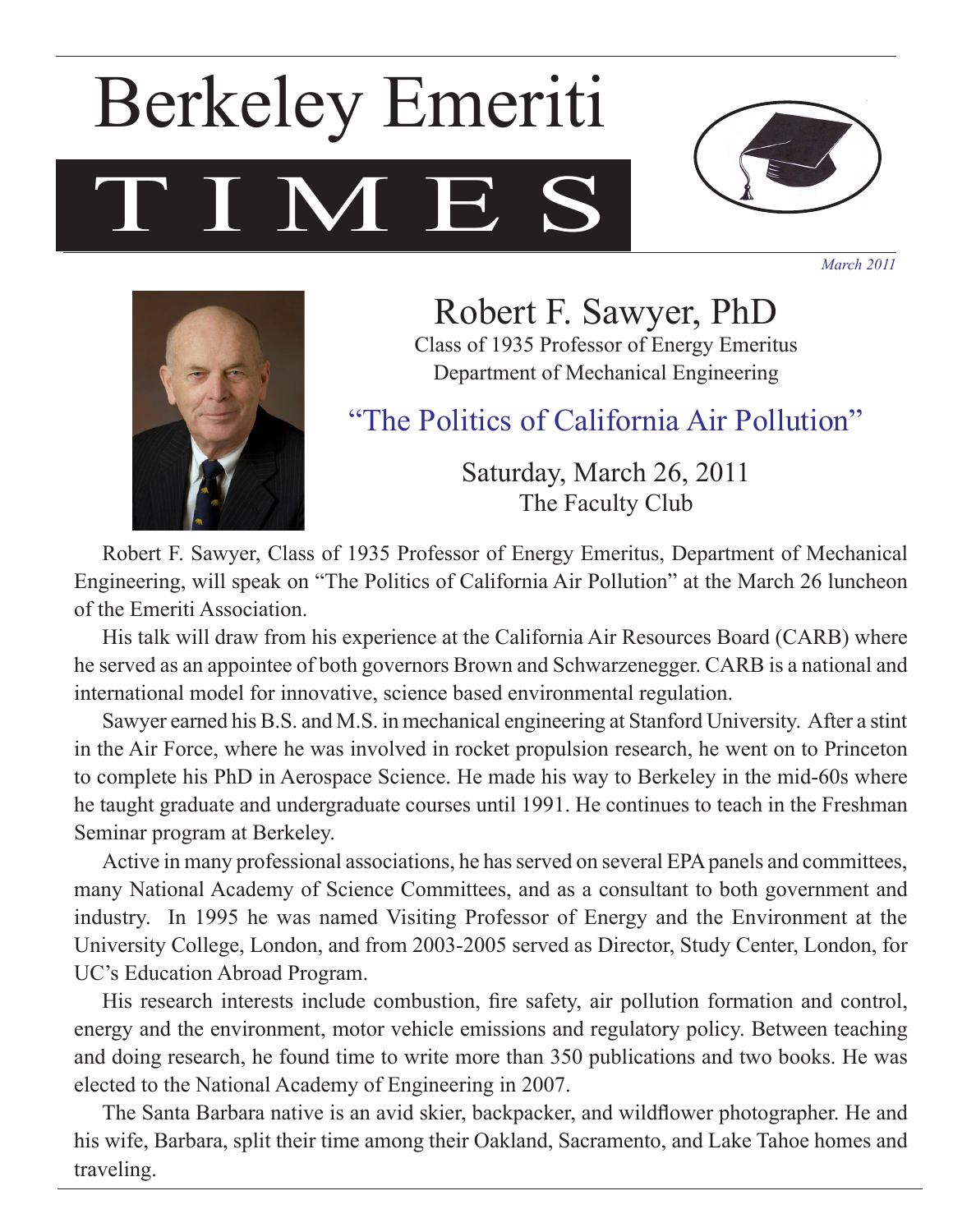#### UCB EMERITI ASSOCIATION EXECUTIVE COMMITTEE 2010-2011

President Roger Glassey

First Vice President Ed Epstein

Second Vice President Caroline Kane

> **Treasurer** George Goldman

**Secretary** Barbara Davis

Berkeley Emeriti Times Editor Joan Trezek

> Members at Large Richard Herr Jack Kirsch George Leitmann Calvin Moore Karl Pister

CUCEA Representative Ed Epstein

Past UCBEA Presidents Dick Malkin Louise Taylor Larry Waldron

> **Stewards** Betty Carpenter Sue Cork Mary Mortimer

Mailing Address UC Berkeley Emeriti Association 1925 Walnut Street # 1550 Berkeley, CA 94720-1550

UCB Retirement Center Patrick Cullinane, Director Summer Scanlan, Office Manager

| Office    | <b>UCB Retirement Center</b> |
|-----------|------------------------------|
| Telephone | 510/642-5461                 |
| Fax       | 510/643-1460                 |
| Web site  | thecenter.berkeley.edu       |
| Email     | emeriti@berkeley.edu         |



Published before each meeting of the UC Berkeley Emeriti Association: To provide closer networking for members with: meeting announcements, meeting reviews, executive committee actions, pertinent campus news, and to reach out to members who cannot attend the meetings. Editor: Joan Trezek

Phone: 925/286.5745 Email: joan@trezekpublicrelations.com

## **President's Message**

*Chancellor Birgenau recently received an announcement from the Mellon Foundation that I have excerpted and share with members.*

The Andrew W. Mellon Foundation invites the University of California, Berkeley to nominate candidates for the Foundation's Emeritus Fellowships. The program, inaugurated in 2003, provides financial support for research by outstanding scholars in the *humanities and humanistic social sciences*  who, at the time of taking up the award, will be officially retired but remain active and productive contributors. The intent is to extend the Foundation's efforts to encourage the highest quality research to those who ordinarily are no longer eligible for funding.

Emeritus Fellows will receive funds for a year's research and other related expenses. The University of California, Berkeley, may nominate up to three candidates. Nominations should reach the Foundation no later than May 9, 2011 and should result from an internal competition. Descriptions of the candidates' plans for future research as well as their accomplishments to date are required. The Foundation requires a hard copy of the proposal sent to their New York office as well as a single pdf document (including the endorsement letter, proposal, budget, and short CV) directed to eil $\omega$ mellon.org. A panel of distinguished scholars evaluates the nominees (as many as 30 Fellows can be chosen) with awards made in September.

For details re: submission guidelines and other questions, contact Diane Sprouse, Committee Administrator, Academic Senate, 510-643-5461, dsprouse@berkeley.edu.

*Roger Glassey, President*

#### Upcoming Learning in Retirement Lecture Series: **The Berkeley Campus in a Time of Rapid Change** Organized by Professor Emeritus W. M. Laetsch

Tuesdays March 22 & 29, 2:00 pm - 4:00 pm

Four former campus leaders will talk about their experiences at the University of California and the Berkeley Campus in particular, during the last half of the 20th Century.

#### March 22

**Neil Smelser** served as Assistant Chancellor, Chair of Academic Senate Policy Committee, Educational Policy Committee and Chair of the Berkeley Division of the Academic Senate.

**Michael Heyman** was appointed Chancellor in 1980 following several years as the Vice Chancellor. He later became Director of Berkeley's Center for the Study of Higher Education.

#### March 29

**Earl Cheit** served as Dean of the Business School, Vice Chancellor of Administration and Business Services.

**Karl Pister** served as Dean of the College of Engineering and Director of the Center for the Study of Higher Education. He is now a Senior Associate to the Chancellor.

Contact the Retirement Center at 510-642-5461 or ucrbc@berkeley.edu to register for this series.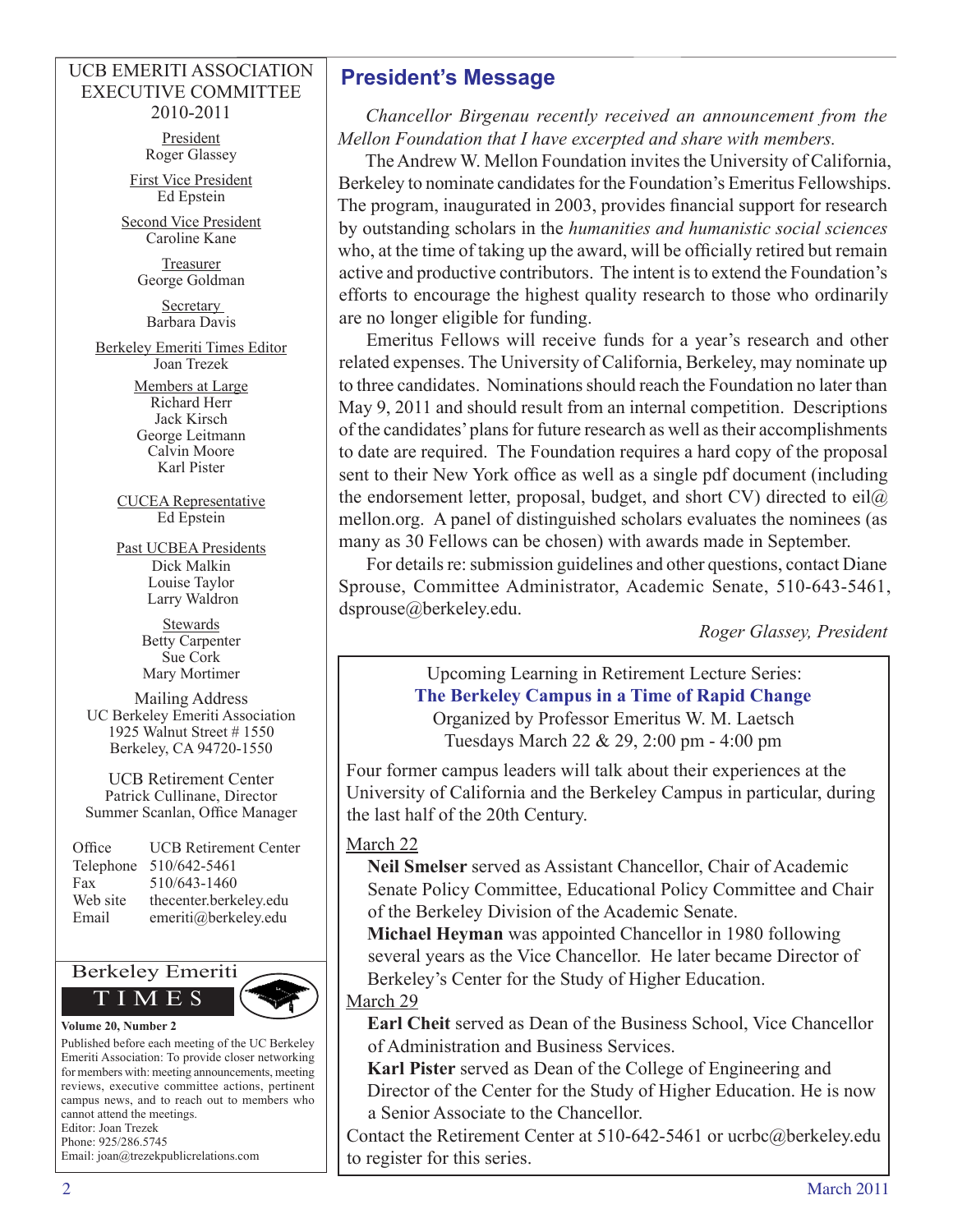## **Meet Your UCBEA Board - Part II**

When he retired from the Dept. of Agricultural Economics, **George Goldman** joined UCBEA and a few years later agreed to serve as treasurer. While on campus,



*George Goldman, Treasurer, UCBEA*

Professor Goldman's role was different from faculty who teach, conduct research and publish original research. As a Cooperative Extension Specialist (and UC employee with academic rank), his focus was on using economics to solve problems at county, city, and state level. UC Riverside and Davis also have similar programs. He values the

programs offered by the Retirement Center and advocates programs which allow Association members to support the University and the community.

Professor **Richard Herr,** an at-large member, joined UCBEA at the time he retired from the Dept. of History because "it seemed like the right thing to do." He enjoys serving on the Board and likes the lively discussions of the board meetings. Together with Barbra Davis, he co-chairs the mentoring committee and is working on having a questionnaire in members' hands to gauge their interest in the concept; the key question being 'to whom do we offer mentoring services.' Herr likes the variety of speakers who headline the luncheon meetings and appreciates the wealth of resources active and retired faculty offer.

**Sue Cork** defines her board role as steward somewhat humorously: "we're lackeys." She or her colleagues staff the reception table at UCBEA luncheons, checking in those who made reservations, distributing name tags, etc. Her husband Bruce Cork was a member of the Dept. of Physics, and, in part, her motivation to participate in UCBEA was to stay in touch with friends. "I'm very broadminded so I like the wide range of topics and speakers at the meetings, but I would like to see more new faces attending. It's good to have fresh ideas and new recruits to keep us 'seasoned members' energized."

## **Dues Reminder**

Please take a moment and check your mailing label to see when your membership will expire. If your label is marked 2010, your membership has lapsed. Dues are \$15 per year; payments may be made via check or money order to UCBEA, 1925 Walnut Street #1550, Berkeley, CA 94720-1550.

### **Ears and** *Eyes* **Pay Attention to Sound**

Professor Emeritus John Ohala pays lots of attention to sound—the sounds of human speech as he amply demonstrated at the February meeting of the Emeritus Association. After an overview of the various sub-categories that make up what we generally refer to as "language," Ohala explained that his field unites phonetics and



*Prof. Ohala responds to a question*.

historical linguistics. His particular focus is studying how the sound of language changes over time.

Recognizing that there are various theories about how sound changes occur and spread, Ohala supports



*The upper part of the sound wave displays sound pressure variations; the bottom part is the synchronized time-varying* 

the theory that change is the result of the listener mis-hearing or mis-interpreting what others have said. With the assistance of two audience volunteers, Professor Ohala, using a computer software program called PRAAT, demonstrated how speech sounds can be recorded and viewed on the computer screen as sound pressure variation and then

*spectrum of the sound wave.*

modified. He called the process doing "microsurgery" on speech.

In concluding his remarks, Ohala brought his presentation close to home, stating that Benjamin Ide Wheeler, the first chair of the short-lived Dept. of Linguistics (1901-06), and the namesake for Wheeler Hall, invited world famous phoneticians who also studied how speech changes over the centuries to the UC campus. Another early pioneer in the field was Alfred Kroeber, whose work focused primarily on Native American languages. An interesting sidenote was Ohala's comment that it is likely that UC Berkeley is the only university to have two buildings named after two linguists, Wheeler and Kroeber.